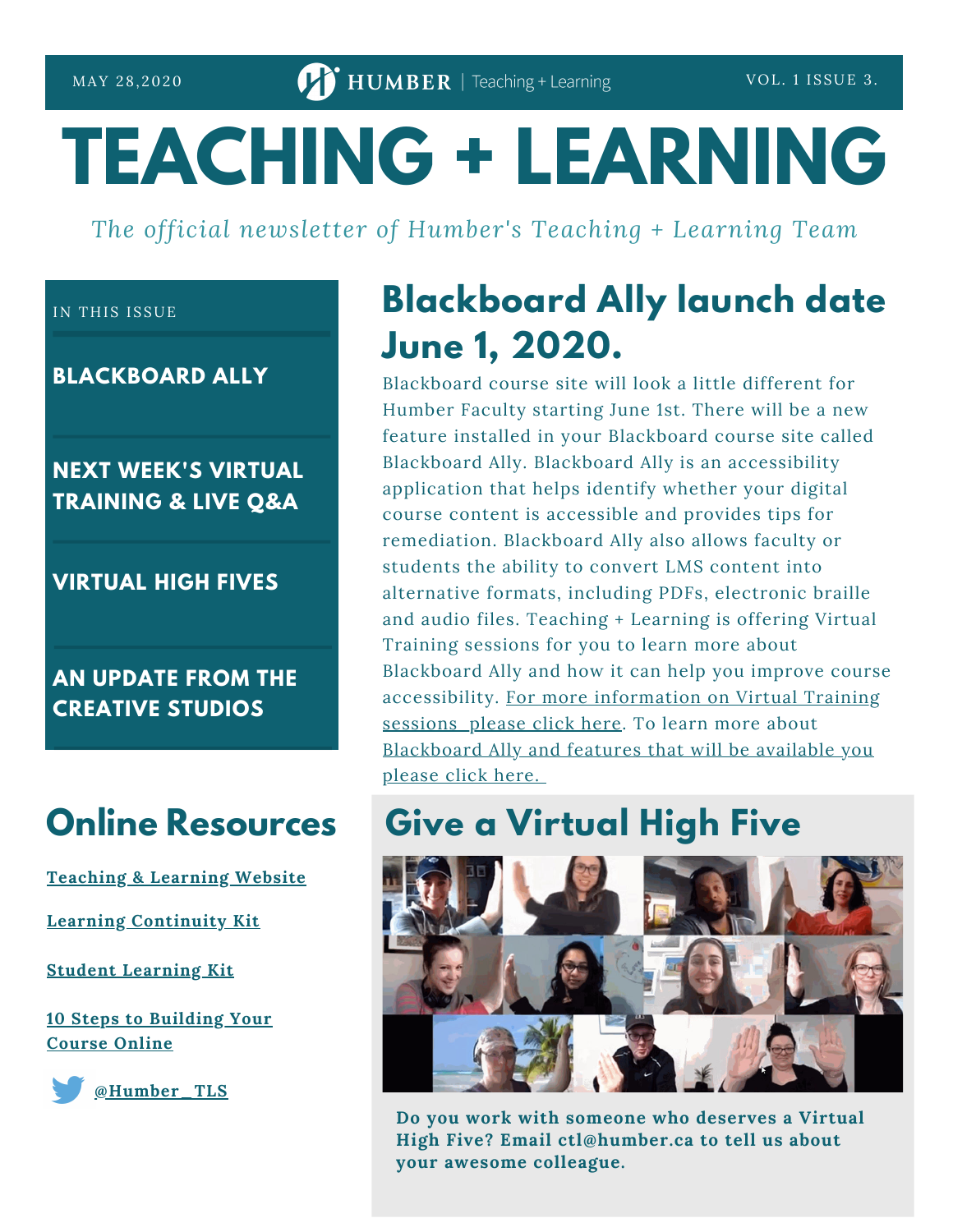# **Virtual Training & Live Q&A**

### **Be sure to visit the [Teaching](https://sites.google.com/view/learningcontinuitykit/home/attend-virtual-training) + Learning website regularly for an updated list of Virtual Training and Live Q&A sessions.**

#### **Monday, June 1**

10:30 am - 12:00 pm Getting Familiar with Blackboard 1:00 pm - 2:30 pm From Design to Build 3:00 pm - 4:30 pm Collaborate Ultra

#### **Tuesday, June 2**

9:00 am - 10:30 am Designing your Online course 10:30 am - 12:00 pm Applying Accessibility Guidelines (AODA) to Online Content and Learning Materials 1:00 pm - 2:30 pm Mentimeter - EDtech Show & Tell 3:00 - 4:30 pm From Design to Build

#### **Wednesday, June 3**

9:00 am - 10:30 am Designing to facilitate collaborative projects and group work 10:30 am - 12:00 pm Deeper Dive: Creating your Learning Modules in Blackboard 1:00 pm - 2:30 pm Deeper Dive: Creating Learning Modules Using Adobe Spark 3:00 pm - 4:30 pm Deeper Dive: Putting your Rubrics into Blackboard

#### **Thursday, June 4**

10:30 am - 12:00 pm Deeper Dive: Into Blackboard Course Tools - Discussion Boards, Journals, Wikis 1:00 pm - 2:30 pm Open Q & A Session:Online Teaching Trouble-shooting; Q & A about designing & building online 1:00 pm - 1:30 pm Blackboard Ally: Go From Red to Green 2:00 pm - 2:30 pm Blackboard Ally: Go From Red to Green 3:00 pm -4:30 pm Padlet - Edtech Show & Tell

#### **Friday, June 5**

10:30 am - 12:00 pm How to Easily Create Videos Using Panopto 1:00 - 2:30 pm eave No Student Behind: Using Blackboard Retention Centre

**"First thing, I want to tell you, you and your team's effort to help the teachers transition into full online teaching has been noticed. At least, I am a keen follower. Your effort is well worth your time... I want to congratulate your effort and tell you your material is read by real people like myself."**

**"Feeling so grateful to @Humber\_TLS for creating an endless pool of incredible resources as we design courses and move to complete online delivery starting next week. Thank you! #Humber #WeAreHumber"**

**"Just got through the Ten Steps. It's well done. LOTS of information in there. I didn't go in detail through all the videos, just clicked deep into each step... Job well done!"**